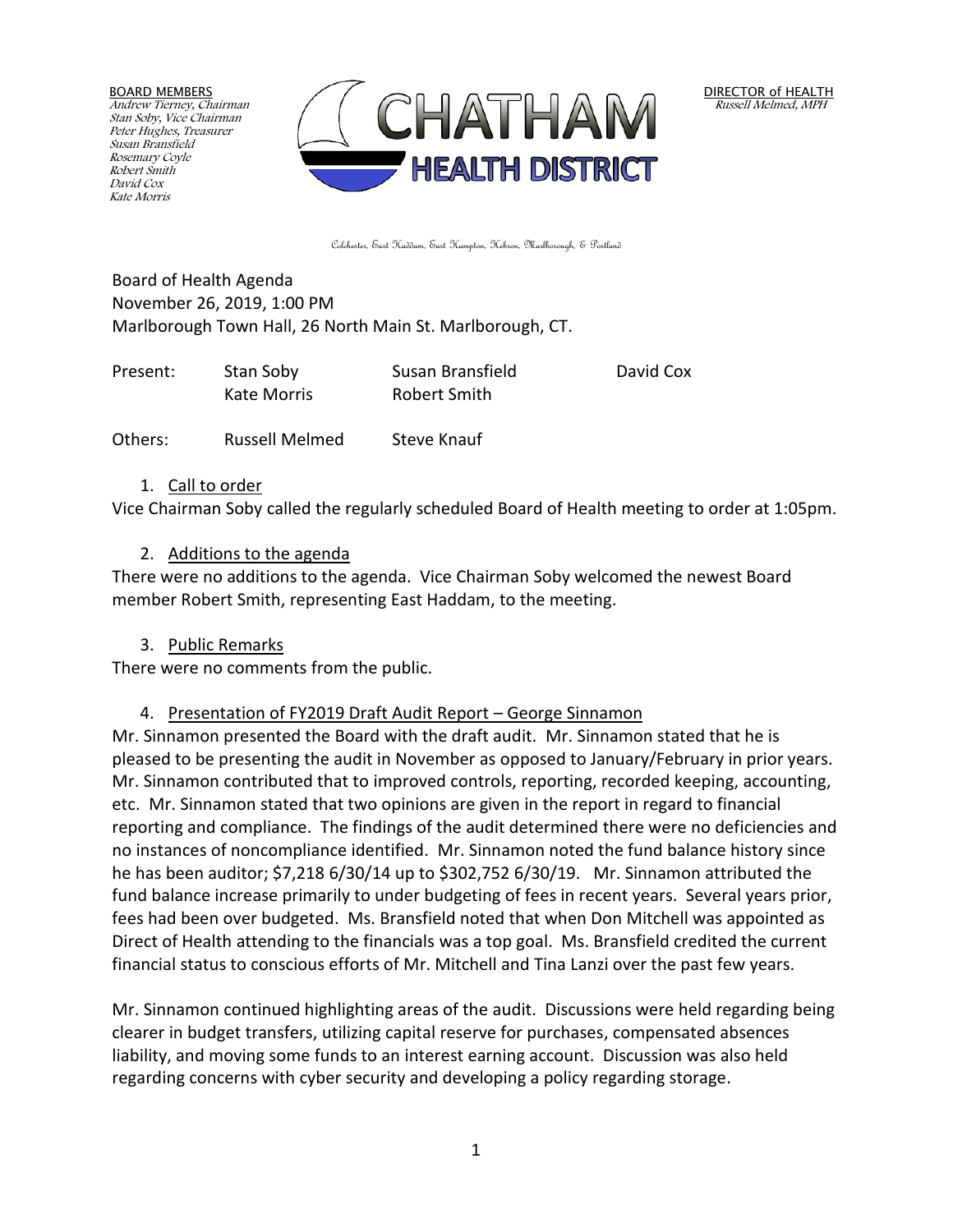The Board thanked Mr. Sinnamon for his guidance through this time period and getting the District were it needed to be**. Following no further discussion motion was made by Ms. Bransfield, seconded by Ms. Morris, to accept the 2019 Audit as presented. Vote was unanimous in favor.**

# 5. Communications

### a. Grant letters of support

Mr. Melmed stated that the District has provided letters of support for two grants both spearheaded by Ledgelight Health District. One is for the expansion of the Navigator program within New London County that will provide assistance for individuals with substance use disorder seek the help they need. The other is a Regional grant to increase the use of the surveillance system for overdoses.

# b. 7 Redberry Lane suit notice

Mr. Melmed stated that the District has been added to a landlord/tenant lawsuit as an "Agency". The District is not being sued, Liz Davidson is being called as a material witness. Mr. Melmed spoke with a representative of Halloran & Sage who recommended Ms. Davidson do nothing unless served with a subpoena. Once served, they will advise further.

# c. NACCHO Grant award letter

Mr. Melmed stated we received notice of award of the NACCHO grant in the amount of \$14,000. This funding will go towards work on two FDA standards. Funding will support staff salary, conferences, and some equipment. Jaime Ellis is the sanitarian that wrote this grant and is the staff that is written into the grant.

Discussion was held regarding the grant being used to provide additional salaries to the position, retaining good, trained personnel. Mr. Melmed stated in preparing the proposed budget he is planning to propose some promotions and salary increases.

Recommendation was made to send out a press release regarding receiving the grant and Ms. Ellis's efforts.

### 6. Director of Health Report

Mr. Melmed presented the Direct of Health Report. (Attached)

# 7. Old Business

# a. Approval of September 24, 2019 meeting minutes

**Motion was made by Mr. Cox, seconded by Ms. Bransfield, to approve the minutes of September 24, 2019 minutes as written. Vote was unanimous in favor, with Mr. Smith abstaining.**

### b. Approval of October 29, 2019 meeting minutes

**Motion was made by Mr. Cox, seconded by Ms. Bransfield, to approve the minutes of September 24, 2019 minutes as written. Vote was unanimous in favor, with Ms. Morris and Mr. Smith abstaining.**